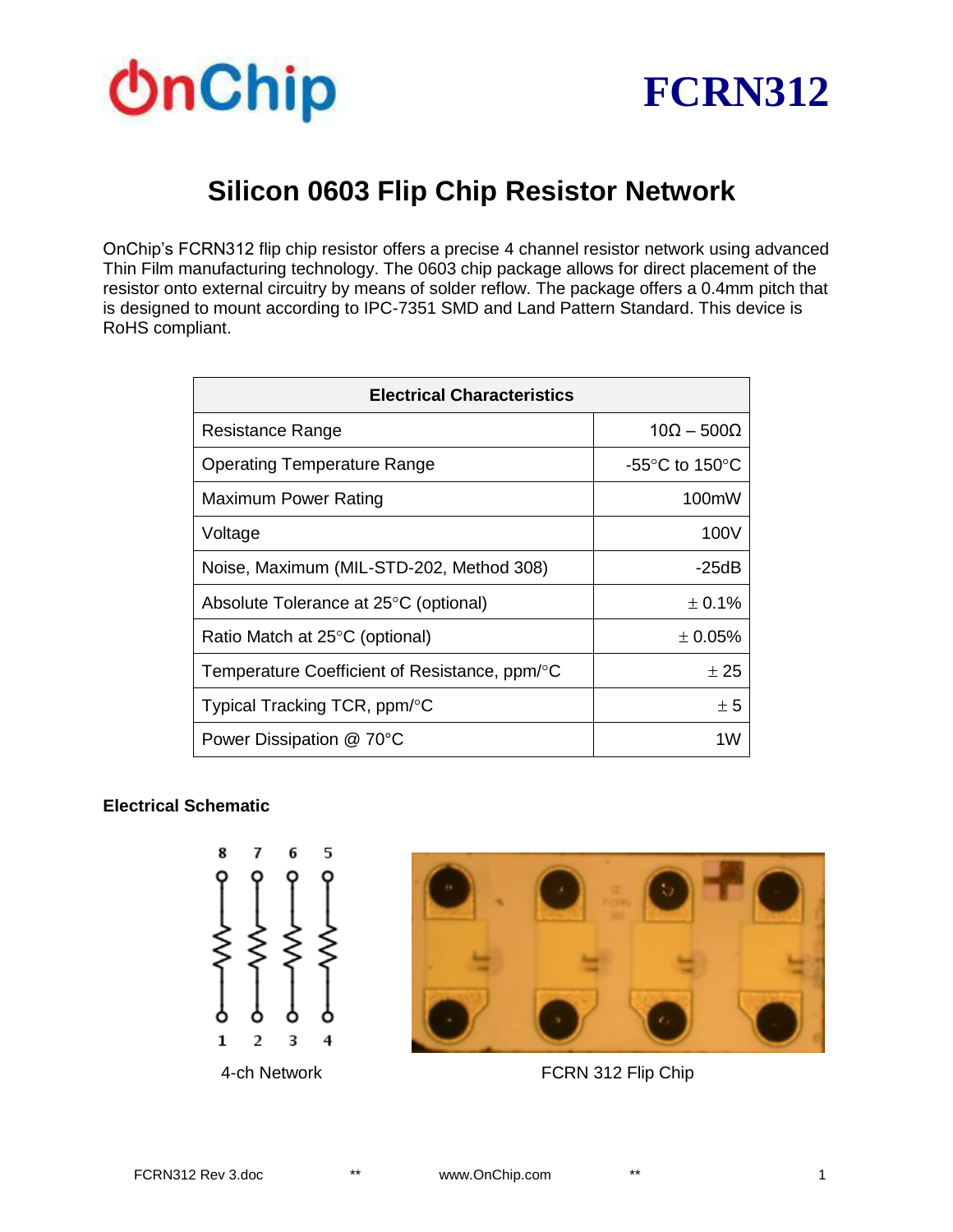

# **OnChip**

| <b>Mechanical Characteristics</b> |                         |
|-----------------------------------|-------------------------|
| Package Type                      | 8 Lead Flip Chip        |
| Substrate Material                | Silicon                 |
| <b>Resistor Material</b>          | <b>Tantalum Nitride</b> |
| Flammability                      | $UL94V-0$               |
| <b>Bump Material</b>              | SnAgCu                  |

### **Ordering Information**

| <b>Part Number Designation</b> |                                                                                                                                                                                       |                  |                              |                    |  |  |  |
|--------------------------------|---------------------------------------------------------------------------------------------------------------------------------------------------------------------------------------|------------------|------------------------------|--------------------|--|--|--|
| <b>Series</b>                  | <b>Resistor Value</b>                                                                                                                                                                 | <b>Tolerance</b> | <b>TCR</b>                   | <b>Ratio Match</b> |  |  |  |
| <b>FCRN312-</b>                | First 3 digits are<br>significant<br>value. Last digit<br>represents<br>number of<br>zeros. (Ex:<br>$1001 = 1kΩ$ ). R<br>indicates<br>decimal point.<br>$(EX: 10R0 =$<br>$10\Omega$ ) | $C = \pm 0.1\%$  | No Letter = $\pm 250$ ppm/°C | No Letter = $±1\%$ |  |  |  |
|                                |                                                                                                                                                                                       | $D = \pm 0.5\%$  | $H = \pm 100$ ppm/°C         | $P = \pm 0.5\%$    |  |  |  |
|                                |                                                                                                                                                                                       | $F = \pm 1\%$    | $A = \pm 50$ ppm/°C          | $Q = \pm 0.2\%$    |  |  |  |
|                                |                                                                                                                                                                                       | $G = \pm 2\%$    | $B = \pm 25$ ppm/°C          | $R = \pm 0.1\%$    |  |  |  |
|                                |                                                                                                                                                                                       | $J = \pm 5\%$    |                              | $S = \pm 0.05\%$   |  |  |  |
|                                |                                                                                                                                                                                       | $K = \pm 10\%$   |                              |                    |  |  |  |
|                                |                                                                                                                                                                                       | $M = \pm 20\%$   |                              |                    |  |  |  |

*Example Part Number:* FCRN312-4701GBR *is a 4700Ω resistor with ±2% tolerance, ±25ppm/°C TCR, and ±0.1% ratio match.*